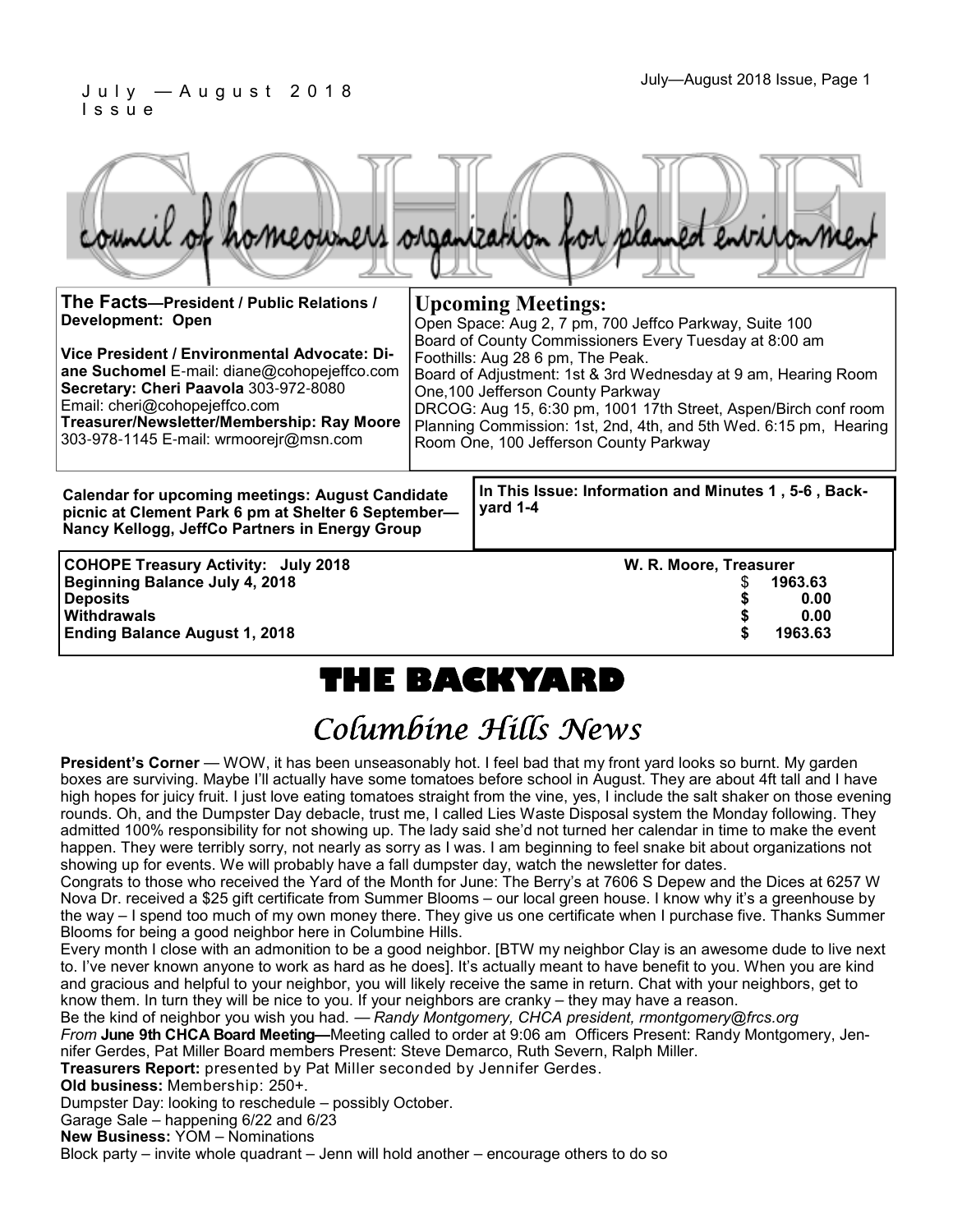Janet – Xeric Garden update – weeded – Jane, Janet, Betty, Valerie. Thank you to Dr Vick for the water he gave to the people weeding.

Repair of playground equipment – thank you for the people who donated to the repairs.

New Homeowner packets - Randy motion to make up 100 packets a year including printing and envelopes.

Put in newsletter regulation - about parked vehicles—long term parking

Safeway – PD – planned development – PR – planned recommendations - There is a community meeting – June 21st – 6 p.m. at St Phillip Church

Meeting adjourned - 10:05 a.m.

#### Columbine Knolls Voice

*From* **May 8 Board Meeting Minutes—**President Hale called the Meeting to Order at 7:05 p.m. Board Members Present were Directors Hale, Tierney, McClish, Woodbury, Wambsganns, Whitelaw, Wilcox, Buresh and Luellen.

**Public Comments:** A member of the public noted that the previously discussed trailer had been returned to its prior location. The Board noted that it had been aware of this and was in the process of handling the situation.

**Committee Reports: Membership:** Director Wilcox reported that with one new membership at the meeting, the membership tally was 319, or a 3% increase over last year.

It was noted that the membership card in the directory is smaller and printed on white paper so it can be copied or photographed onto a smart phone. A request was made that everyone using the membership card for discounts with local merchants please show their membership cards. It was pointed out that some places show the membership fee at \$35 and that is being changed where changes can be made.

**Safety, Beautification and Maintenance:** Director Whitelaw reported that new weed barrier at the Kendall entrance was installed for a cost of \$650, down from the quote of \$675. Volunteers were solicited for maintenance on the other entrances and the use of eco-friendly weed killer was discussed.

**Covenants and Architectural Control:** President Hale reported that last month there were 5 approved PIPSAs including a garage addition. It also was reported that the Board is working on 5 matters relating to repeat violators of the covenants.

**Special Events/Programs:** The community garage sale will take place on June 1 and 2, and the Community Clean Up will be on June 9 from 9 am to noon.

There was a discussion about the location of a facility off Santa Fe (1281 W Dartmouth) that can take and recycle old paint that is still in the can.

**Finance:** Director McClish presented the monthly financials. Revenues are up as a result of the memberships posting. Expenses are in line with the budget.

Director McClish recommended that we pay the yearly insurance renewal premium in one payment and take advantage of the discount for payment in full, and payment in full was in the budget. Upon Motion duly made and seconded, the Board approved payment of the renewal premium in full.

The Board agreed that the Board's registered agent should be changed when the periodic report is due and thus avoiding an additional expense.

Director McClish reiterated that she will be stepping down at the end of her term and is still actively looking for a replacement.

**Old Business:** There was an update from the Welcoming Committee. The welcoming bags and "goodies" were presented.

**New Business:** Director Woodbury noted that it is illegal to feed any wildlife, including squirrels and the Jefferson County has a pamphlet on the feeding of wildlife.

Upon Motion duly made and seconded, President Hale adjourned the meeting at 7:33 pm

## **Columbine Knolls South II Review**

*From* **President's Corner—** The summer started out with a bang. June was a busy month in the Community as most of you know. We started off with the Community Garage Sale on June 1st and 2nd and had about 40 households participate in this event. Thanks to Jennifer Blake for help in organizing this effort. Hope all of you that were the sellers made large sums of money and those of you that were buyers acquired some great treasures. It appeared to be very successful. The Large Item Pickup went very well with a few minor snafus but all in all it was a successful effort.

The Rolling Into Summer Event was a big success for a first time event and was very well organized for all participants. A special thanks to the lead of this event Amy Kowalski and her husband Adam, Jennifer Blake (Food trucks, Littleton Fire & Rescue and PR lead) and her husband Adam, Dan Myers (car show lead), Dave Minson (golf cart driver for the bike parade), and Brenda Abbott our Community photographer. Thanks to all the kids and parents that were in the bike parade and to all those that brought their various vehicles out to the car show. We had about 20 kids in the bike parade and 10 cars in the car show. The People's Choice winner of the car show was Adam Kowalski with his Toyota Landcruiser. Most all residents are doing a great job maintaining their yards even through the intense heat. By doing so, our community is maintaining a high standard which we all want for our property values. Please remember to place your trash contain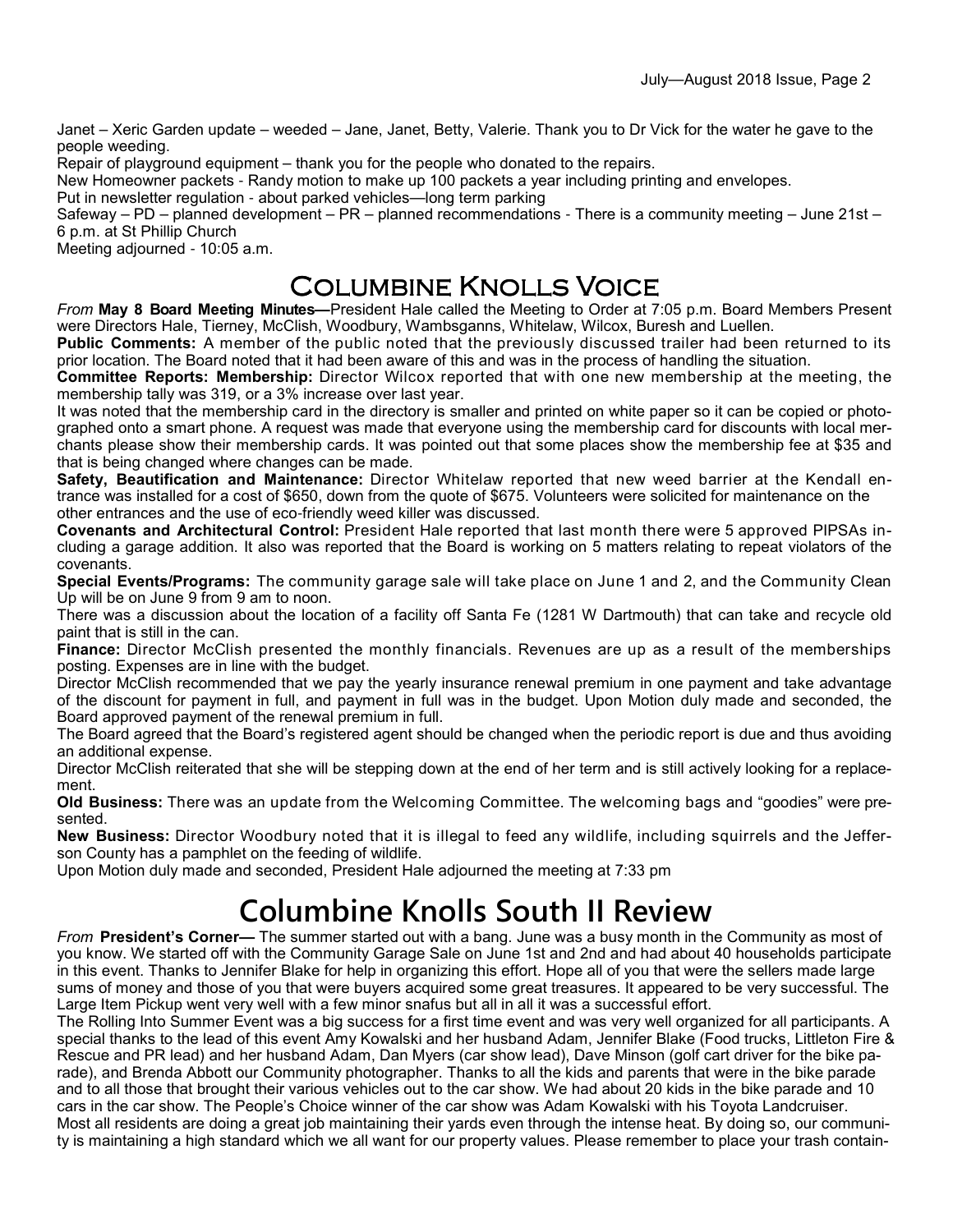ers out of sight within a day after the waste companies pick up the trash.

Please join us at our HOA outdoor meeting on July 10th at the north kiosk in Coronado Park at 7 p.m. and give us your feedback on what is going well and what we can do to make our community a fun place to live. Please do not forget to come and enjoy the Movie in the Park and all the festivities on Thursday August 9th from 6 to 10 p.m. —*Bob Haberkorn, President CKSII HOA*

#### Columbine West Civic Association Newsletter

*From* **A Moment With The Board** The June 13th monthly meeting was held at the Columbine West pool pavilion, as typical for June we were hoping not to get rained on or driven away by thunder & lightening. The weather cooperated mostly, a few micro burst visited us and then the sun set with a beautiful glow, due to fire particulates in the air. Currently we have 322 memberships supporting the 2018 Budget, which would be fully funded with 376 members. We tend to get close to our membership number after Dumpster Day, so we look forward to that achievement. All vendors have been secured for Dumpster Day, June 16th. There are 2 FREE swim evenings at the Columbine West Pool offered July 14th & July 28th. These evenings will have Lifeguards on Duty and the pool is for Columbine West residents. Bring the family, your neighbors, your dinner and a chill attitude. Please take the time to enjoy these special scheduled pool times. August will bring back the National Night Out event, scheduled for the 7th, to be held at the pool pavilion & park. CWCA will be hosting the event alongside Shiloh House and Target. All of these events are funded by the financial commitment of Columbine West neighbors who become paid members. Thank you all for your continued investment into the Columbine West Community. Recently we had some visitors from a local Girl Scout Troop that meets at Dutch Creek Elementary. The girls are working on their Bronze Award and were looking to help beautify an entrance to Columbine West. The girls decided to work on the Yukon/ Coalmine entrance and we look forward to their improvements and photos to share in an upcoming newsletter. It is important to remember that any homeowner/renter in Columbine West is governed by the covenants. If you need a copy you can contact CWCAtalk@gmail.com .

The Welcome Committee volunteers each month to deliver a packet of goodies to each new resident. If you have questions or any suggestion of ideas feel free to email CWCAtalk@gmail.com. Residents are encouraged to attend any monthly meeting.

### The Leawood Rapporter

*From* **Leawood Civic Association Minutes of June 6, 2018** Board Members Present: Paul O'Connor, Chip and Angela Langowski, Mike Karbach, Rhonda Eveleth and Debby Baker.

**Treasurer's Report** - The membership flyer brought in a few more sign ups. To date, only 128 out of the 850 households in Leawood are LCA members. That is only 15%.

**Jay Court Entrance:** There were many compliments on NextDoor Leawood about the new plants at the Jay Ct. entrance. Paul worked with Jefferson County and the water for the sprinklers is turned on. The Board will continue to monitor the plants, especially on the east side, and will provide additional water if necessary.

**2018 Membership Drive:** To date, only 116 out of the 850 households are LCA members. The Board discussed the merits of the current membership system where all LCA memberships expire on 12/31 vs. tracking the renewal of each member. There has been confusion when memberships are paid at the Clean-up or at the Summer Picnic. It was decided that due to the small size of the board that the only workable solution is to have all memberships expire at the end of the calendar year.

**Front Yard Parties:** The FYPs for July information will be listed in the Rapporter.

**Leawood Annual Picnic:** The annual picnic will be on Saturday, August 25th at Leawood Park. Paul will make arrangements with the barbecue vendor. Debby will take care of scheduling the bouncy house. Mike will talk with King Soopers about the chicken. Information about the picnic will be in the July Rapporter. Meeting adjourned at 7:53 p.m.

*From* **Leawood Metropolitan Recreation and Park District Minutes June 13, 2018** The meeting was called to order at 6:36 p.m. at Donna Snyder's home by President Kyle Sargent. Members present were: Directors Donna Snyder/Treasurer, Jennifer Dawe/ Secretary, Debby Baker/Special Projects, and Dave Padilla, Parks Manager.

**Public Comment/Correspondence** – A Leawood resident posted on the app, Nextdoor Leawood, about horse riders not cleaning up after their horses when they ride through our parks, specifically Raccoon Park.

The LCA held their annual Leawood Cleanup and the Park Board agreed to contribute \$370 for 1 dumpster.

**Treasurer's Report** – Donna presented the Treasurer's Report. A letter of exemption of audit was received. Invoices for the month include: Weston, Xcel, Denver Water, United Site Services (port-a-potties), Horizon, Waste Management, Dave's invoice and reimbursement to petty cash. Debby moved the Treasurer's report be received and bills paid, Jennifer seconded, and the motion passed without objection.

**Parks Manager Report** – Dave reported that Pop's Concrete had completed the concrete repair/replacement work in Weaver Park and had done an excellent job. Dave is going to meet with Urban Drainage to discuss clean-up/removal of large broken branches in Raccoon Park. Dave repaired a piece of broken playground equipment in Leawood Park. As a reminder, if anyone sees any suspicious activity in our Parks, please report it to the Sheriff's Department. Two sprinkler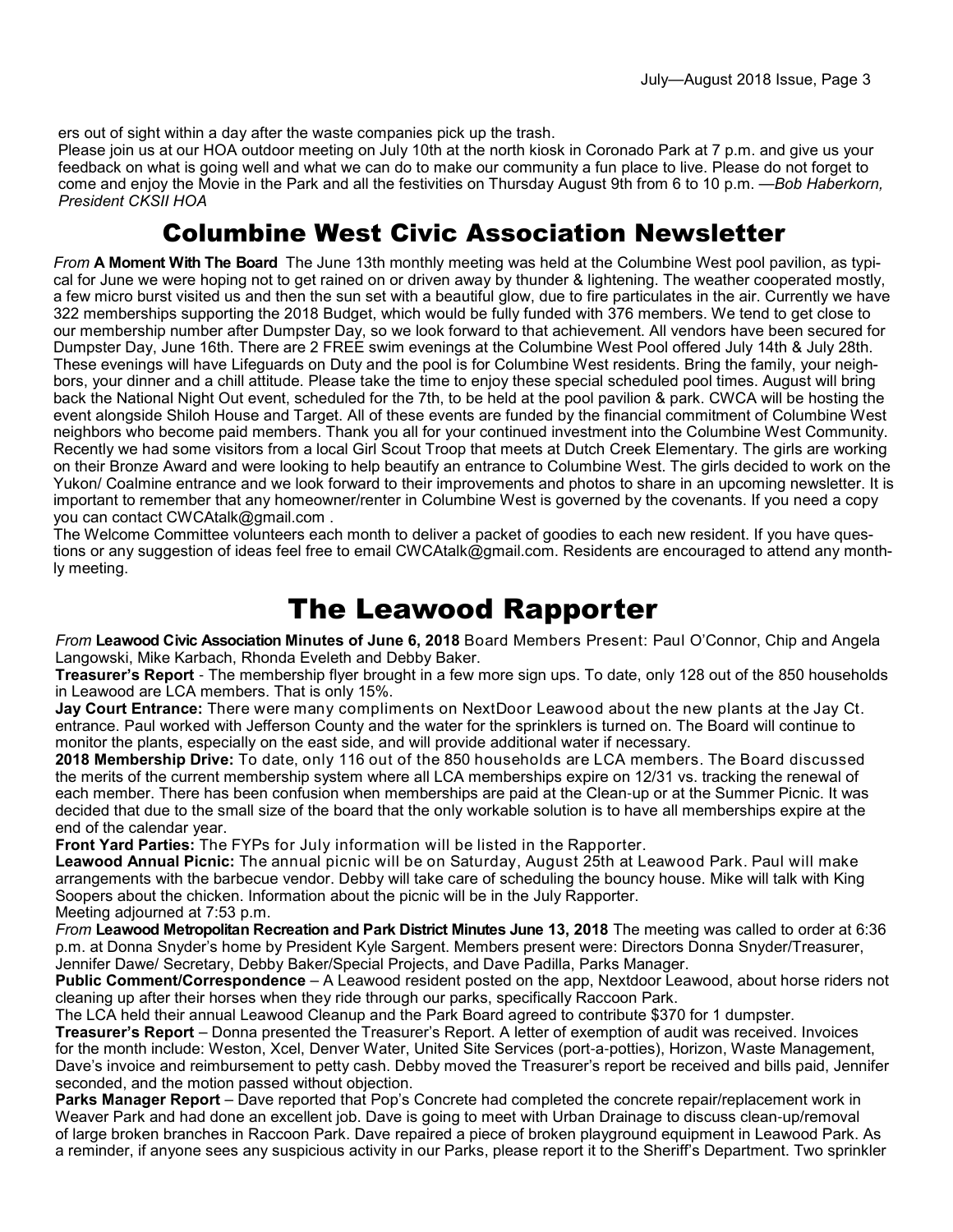lines were damaged in Leawood Park and Dave had them repaired. Dave reported that he has been keeping the timers for the sprinklers in Leawood and Weaver Parks at 38 minutes per zone. This allows for the grass to stay green while being financially responsible. Dave is going to contact Kim Holland to see if she is interested in doing a landscape design for the bridge in Weaver Park.

**New Business –** New Board positions: Kyle will retain his position as President, Donna will retain her position as Treasurer, Jennifer will take the position as Secretary, and Debby and Linda will continue as Directors. Kyle was contacted by the coach at Columbine High School to use the field at Leawood Park for a week for freshman football practice. The District has provided the fields for this purpose for a number of years and agreed to this request.

Soccer: Weaver Park. 1) Linda Smith was contacted for information on leasing our fields for organized games/practices. If the team is interested they will contact us again. 2) Kyle and Dave contacted a soccer coach who was running a clinic without an agreement. When the coach was presented with the lease and amount he decided that he wasn't interested in using the park at this time.

There will be a new item in the Rapporter, "Ask the Park Board". Please submit your questions for the Park Board to Debby Baker; dbaker\_co@comcast.net One question per month will be chosen and will be answered in the Rapporter. The meeting was adjourned 8:07 p.m.—*Jennifer Dawe, Director, Secretary*

Posting location: District Board's agendas are posted by the Clerk to the Jefferson County Board of Commissioners board.

# Williamsburg II

*From* **Neighborhood News** Happy 4th of July! You may have noticed the signs around the neighborhood from West Metro Fire District that are asking neighborhoods to participate in the "no fireworks" campaign. They are asking us this in return for helping us with our bike parade and providing an EMT wagon for the kids to come see! Please Join Us For the 4th of July Bike Parade/Dog Costume Parade/Car Parade/Etc: The parade will start at 10am at Eagle Meadows Park. Neighbors are encouraged to bring antique cars, trucks, decorated vehicles, etc. to help lead. A fire engine may be available afterwards for kids to see. West Metro requests neighborhoods participate in the 'No Fireworks' campaign, in return. They will provide signs for the neighborhood and ask that a prepared message be printed in the July HOA newsletter. Popsicles and fun will be had, so please join your neighbors in celebrating the 4th in style! **Budget and Dues:** Some more dues were received, however because dues remain low, all activities were reviewed at the last HOA meeting. The "Yard of the Month" and "Holiday Lighting Contest" have been placed on hold for this year. Feedback from neighbors is that they always support and enjoy the family and kids events and also would like to continue the adult wine and cheese get-together. Each event will need to be evaluated in light of the current budget shortfalls before moving forward. Movie Night in the Park: If dues continue to come in, it MAY be possible to have this annual August event. NO BBQ IS POSSIBLE THIS YEAR.

**Camper and Recreation Time Of Year** A friendly reminder to our neighbors with campers. The street is not a place to store a camper for the summer or for a week at a time. The covenants and rules of our neighborhood are as follows in relation to a car on the street or a camper. These covenants and rules of our neighborhood can also be reviewed on our web site at: www. williamsburg2hoa.com.

#### Woodbourne

*From* **Notes From the Board** The June Board meeting was held on June 20, 2018. We are gearing up for the summer and many topics were discussed at the meeting.

It is hard to believe that we are already in July. This summer is flying by! It is nice to have warm weather which makes visiting the pool very enjoyable. However, we do want to remind everyone there is no alcohol, no smoking or vaping, and no glass on the pool deck or in the covered patio area. We do want everyone to have a good time while respecting each other at the pool and in the surrounding areas.

It has also been brought to our attention that some individuals are vandalizing the restrooms with toilet paper and other items. Since this is a community resource it is up to all of us to help keep this facility clean.

Speaking of using the pool, the Woodbourne HOA will once again host the annual Fourth of July Celebration activities starting with the bike parade around 10:30 a.m. on Wednesday, July 4, 2018. We are looking for a few good marshals to lead the parade with three trips around the block. Once that is done, the festivities will move to the pool area where we will have the coin dive, the soda dive, and the infamous greased watermelon event for the two different age groups. Afterward, we will have a hot dog cookout and we invite everyone to hang out and chat with your neighbors.—*James Meyer, President*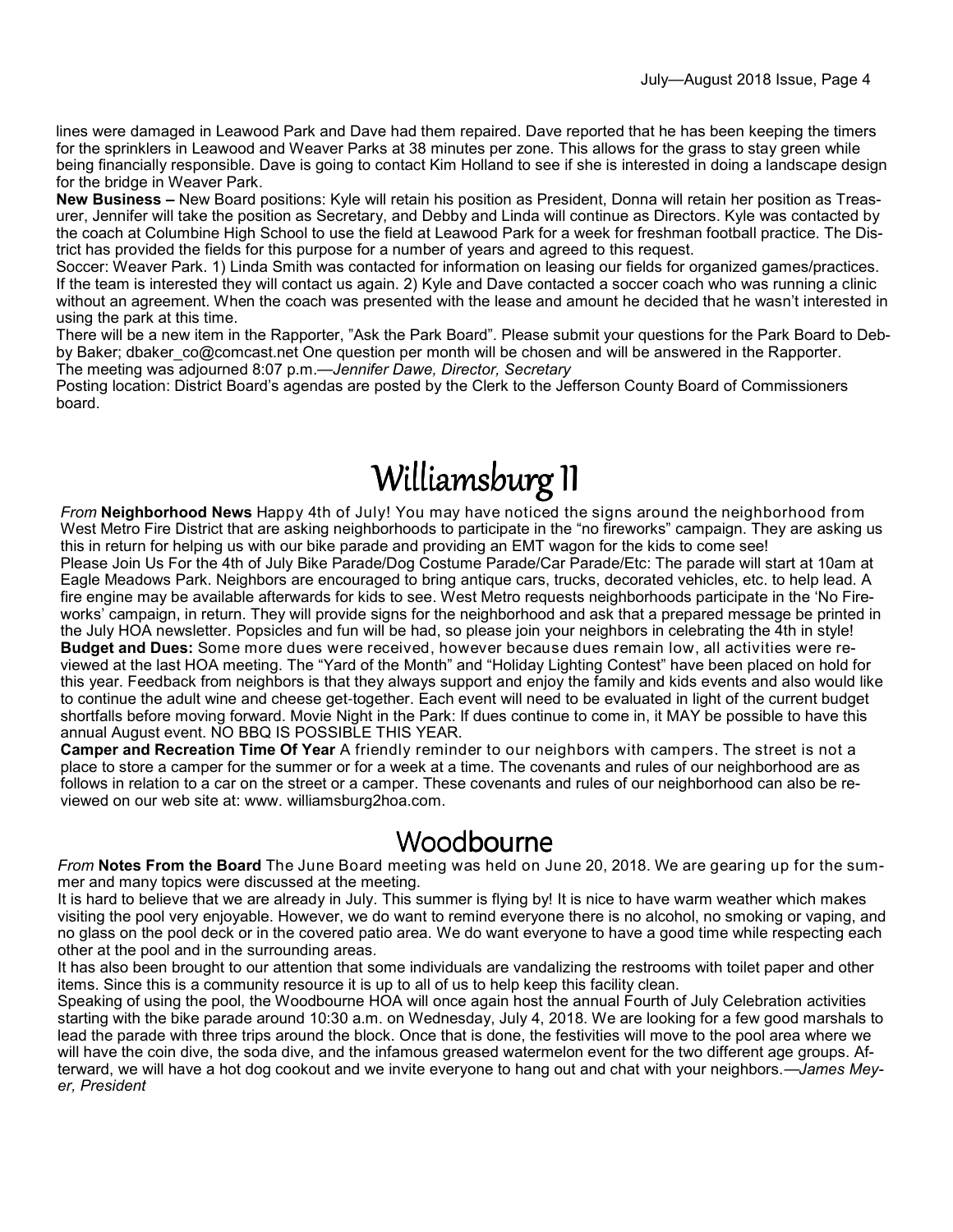*From Jeffco Schools website* **Back to School is Almost Here!** - We hope you are enjoying these last few weeks of summer - August 16 is right around the corner!

Here are a few updates and reminders for you to start thinking about as we near August 1.

**JeffcoConnect Not Open Yet** JeffcoConnect is receiving an upgrade this summer and is projected to go live the week of July 23 (tentative!). Until it is up and running, please do not take any actions in that system - do not make a new account or edit your information - as these changes may not flow through to our registration and communications systems. We will send all families an email when the system is ready to go and you can begin the annual registration process. New families, follow us on Facebook and Twitter so you will know when the system is open.

There will be plenty of time to complete registration before school starts August 16.

Until then, here are some things you can get started on:

In addition to the new JeffcoConnect, we also have rolled out a new meal payment system - SchoolCafe! Families were contacted about this on July 1. This system replaces MyPaymentsPlus and is where families can apply for the Free and Reduced Meals Program and add money to student meal accounts. You can go there now to set up your account! Funds leftover from 2017-18 in MyPaymentsPlus will automatically roll over to your new SchoolCafe account. Ways you can get information from Jeffco Public Schools:

Follow Jeffco on Facebook, Twitter, Instagram, and YouTube. Facebook and Twitter are also the fastest way to get urgent information from Jeffco. We post there first! (It's fastest.)

Download the "jeffco schools co" app from the Apple store or Google Play. Go to Settings to "turn on" schools you for which you wish to get notifications. Everyone with the app gets district-wide notifications automatically.

Don't forget to use our handy Back-to-School web page - it features a list of everything you need to do to get ready for school.

Jeffco students, parents, families, staff, and community members may engage with Dr. Glass via Twitter @COJasonGlass and through his blog, https://advancejeffco.blog/.

Check out your child's school website for additional, school-specific registration and start-of-school information like supply lists, forms due, etc.

We are almost there, Jeffco...2018 - 19, we are ready to see all our well-rested and ready-to-learn students! *From Jeffco website* **Board of County Commissioners Celebrates Jeffco's Award-Winning Website, Brand and More—** The Board of County Commissioners recognized multiple employees and staff teams at its July 17 hearing for recently winning several awards.

Jefferson County was recognized with a Gold Stevie Award for organization of the year from the American Business Awards. This prestigious award was given to Jeffco to recognize the amazing work done county-wide in 2017. This includes everything from Road & Bridge completing four essential flood repair projects stemming from the devastating 2013 floods; to Jeffco becoming Health Links Certified Healthy Business Leader; to the launch of the OpenGov Financial Transparency Portal; to a new trailhead on the Peaks to Plains Trail being opened. This award really speaks to the breadth of programs that Jeffco offers. Very few government organizations are recognized by the American Business Awards, so the county is especially proud of this achievement.

Last year, in partnership with CivicPlus, the county launched a redesign of the main Jefferson County website. The goal was to enhance the user's experience and make our most accessed items easy to find. In the first three days after launch, 100,000 more people than usual signed on to check out the new website.

The website project was recognized by several award programs for its design and functionality. The American Business Awards recognized our website with a Gold Stevie Award. The website also received a 2018 Achievement Award from NACo, the National Association of Counties, as well as an Excellence level award from NACIO, the National Association of County Information Officers.

When the county made the decision to create a new website, we realized we needed to create visual unity throughout the county, complimented by a strong message that provided consistency and alignment with county stakeholders, employees and community members.

Jefferson County partnered with Philosophy Communication to develop a solid message and visual identity that would unify all departments in the county. This innovative project was also recently recognized with several awards. The American Business Awards recognized the rebranding project with a Bronze Stevie Award, and it also won a 2018 Achievement Award from NACo.

Finally, the Jeffco Public Affairs Team has been hard at work and received additional recognition from NACIO, the National Association of County Information Officers, for several other projects. Various advertisements that were placed in local chamber magazines won an Excellence level award; the new Jeffco Employee Network, or J.E.N, persona and logo also won an Excellence level award; and Engage Jeffco, the county's e-newsletter for citizens, achieved a Superior level award.

*From DRCOG (Denver Regional Council of Governments) website* **Citizens' Academy—**DRCOG is pleased to announce that we are taking responsibility for longtime Transit Alliance program, the Citizens' Academy. After many years helping to shape the discussion about transit and transportation development in our region, Transit Alliance closed its doors in January 2018. Before doing so, its leadership approached DRCOG about the possibility of allowing the Academy to live on. As a longtime partner in and contributor to the Citizens' Academy, DRCOG agreed to organize and host,